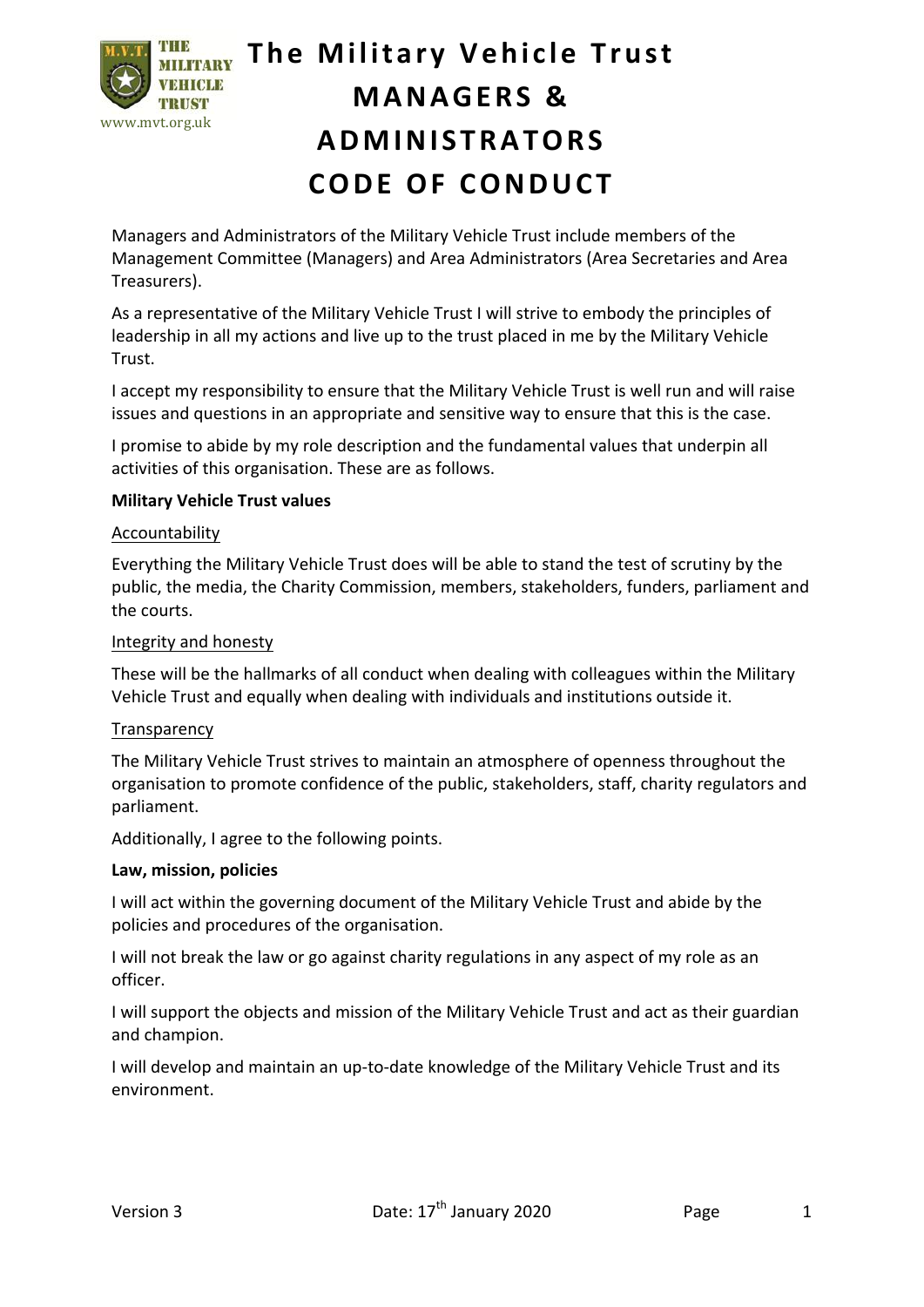

# **The Military Vehicle Trust MANAGERS & ADMINISTRATORS CODE O F CONDUCT**

## **Council of Management meetings**

Managers and Area Administrators are required to attend Council of Management meetings either by rotation, request or invitation and I will strive to attend these meetings, giving apologies ahead of time to the chair if unable to attend.

I will abide by Council of Management governance procedures and practices.

I acknowledge that whilst I can contribute to Council of Management meetings I do not have voting rights and all decisions made are the responsibility of the trustees.

I will study the agenda and other information sent me in good time prior to any meeting and be prepared to debate agenda items during the meeting.

I will honour the authority of the chair and respect his or her role as meeting leader.

I will engage in debate in meetings according to procedure, maintaining a respectful attitude toward the opinions of others while making my voice heard.

I will accept a majority Council of Management vote on an issue as decisive and final.

I will maintain confidentiality about what goes on in Council of Management meetings unless authorised by the chair to speak of it.

#### **Conflicts of interest**

I will always strive to act in the best interests of the organisation as a whole and not as a representative of any group, considering what is best for the Military Vehicle Trust and its present and future beneficiaries.

I will declare any conflict of interest, or any circumstance that might be viewed by others as a conflict of interest, as soon as it arises.

I will submit to the judgment of the Council of Management and do as it requires regarding potential conflicts of interest.

#### **Person to person**

I will not break the law, go against charity regulations or act in disregard of organisational policies in my relationships with fellow trustees, officers, staff, volunteers, members, service recipients, contractors or anyone I come into contact with in my role.

I will strive to establish respectful, collegial and courteous relationships.

Where I also volunteer with the organisation I will maintain the separation of my role as an officer and as a volunteer.

#### **Protecting the organisation's reputation**

I will not make public comments about the organisation unless authorised to do so.

Any public comments I make about the Military Vehicle Trust will be considered and in line with organisational policy, whether I make them as an individual or as an officer.